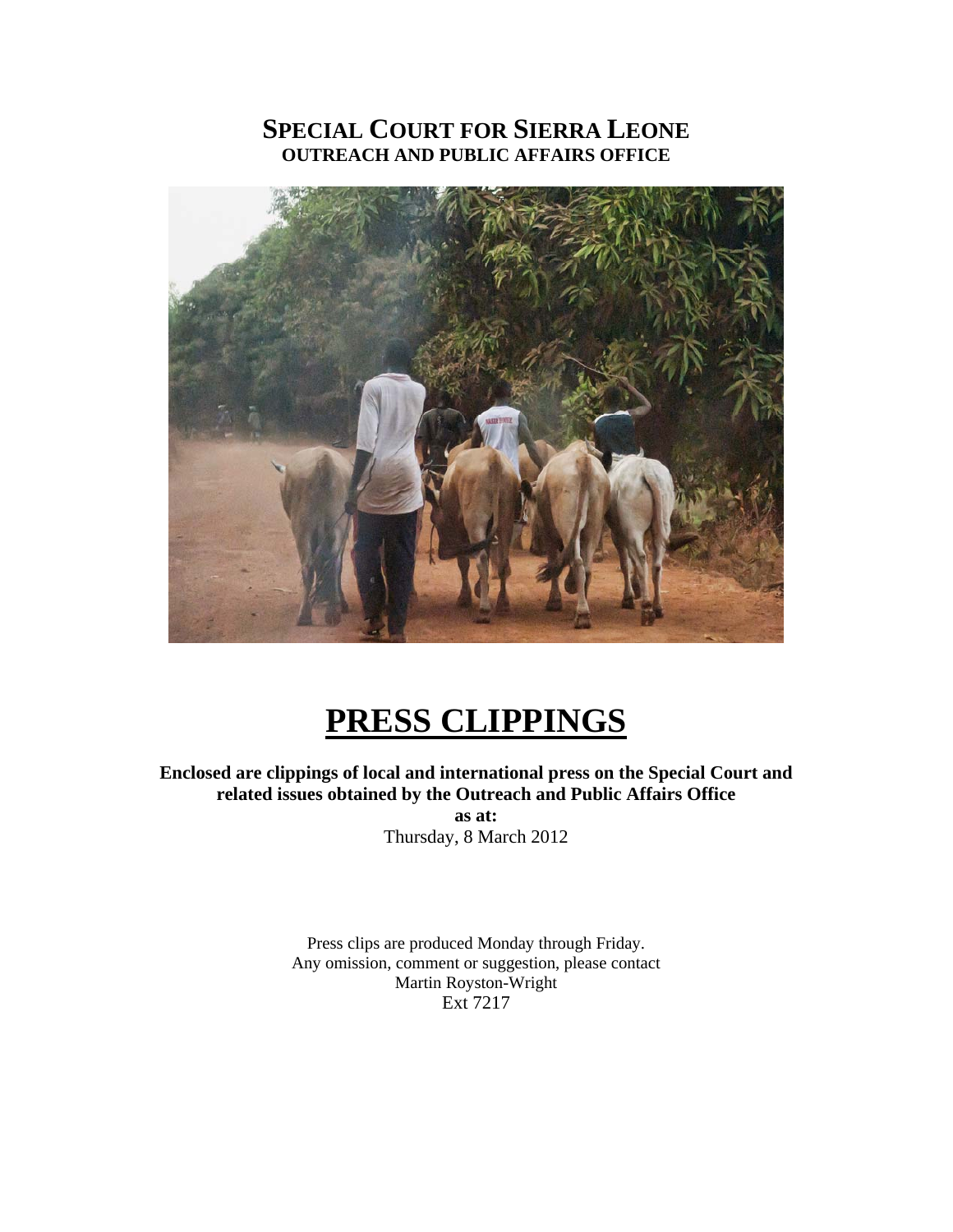| <b>Local News</b>                                                                  |             |
|------------------------------------------------------------------------------------|-------------|
| Government to Enact the Sexual Offences and Legal Aid Bills / CARL                 | Page 3      |
| <b>International News</b>                                                          |             |
| Former Ambassador for War Crimes Advocates International Justice / Redandblack.Com | Pages 4-5   |
| Does Lebanon Still Care who killed Rafik Hariri? / Nowlebanon.Com                  | Pages 6-7   |
| <b>ICTR</b> to Deliver Ruling Against Military Officers in May / The New Times     | Page 8      |
| Genocide - OpEd / Eurasia Review                                                   | Pages 9-13  |
| International Justice – is it Working? / <i>Euro News</i>                          | Pages 14-16 |
|                                                                                    |             |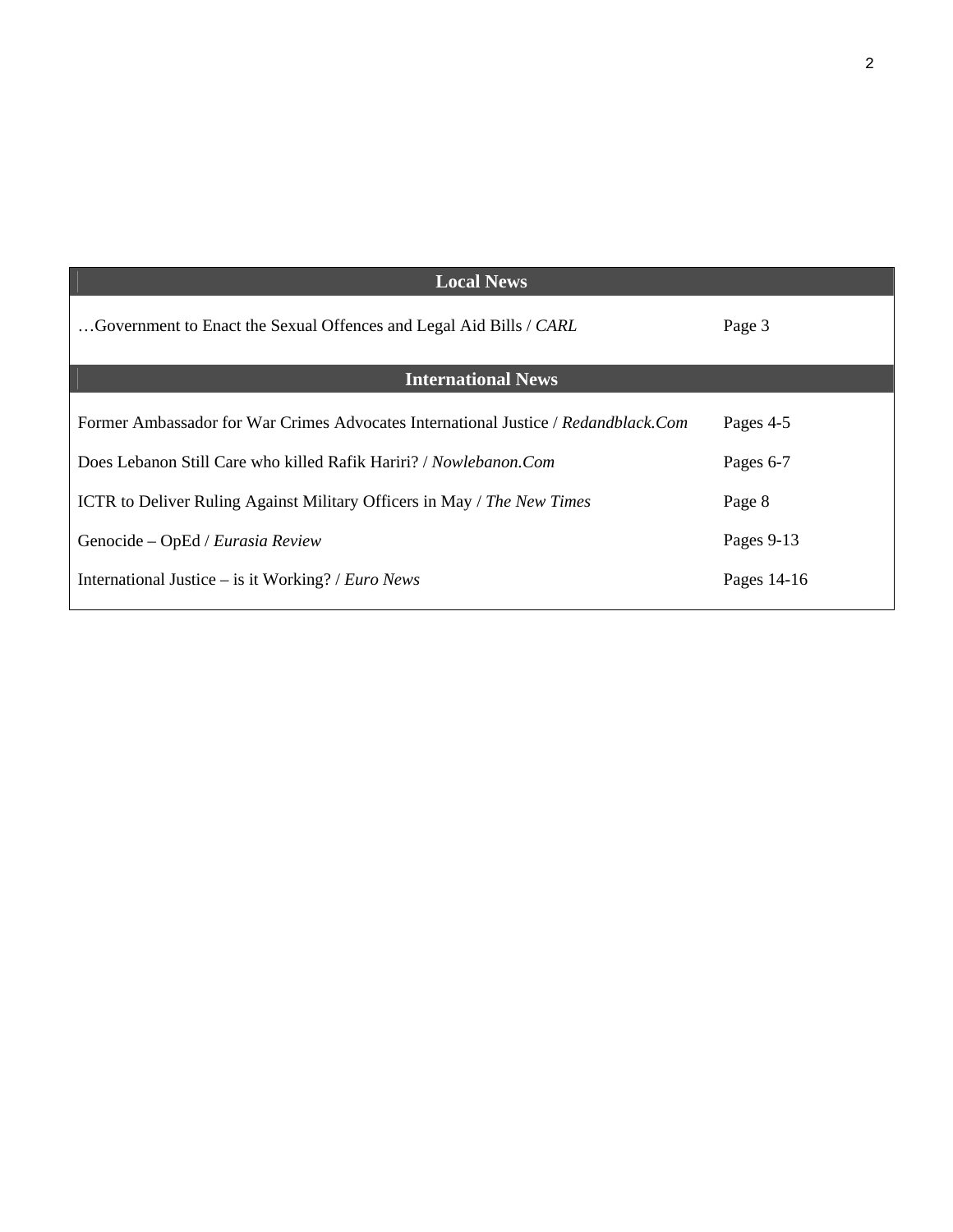## **Press release**

## **On International Women's Day, CARL-SL Urges the Sierra Leone Government to Enact the Sexual Offences and Legal Aid Bills**

Freetown, March 7, 2012 - The Centre for Accountability and the Rule of Law - Sierra Leone (CARL-SL) today urged the Government of Sierra Leone to step up efforts to enact the Sexual Offences and Legal Aid Bills. The bills, if enacted, would represent a significant step forward in addressing sexual based crimes as well as enhancing access to justice for the vast majority of Sierra Leoneans. Sexual-based crimes and inadequate access to justice certainly constitute some of the major challenges confronting the country.

Section 23(1) of the 1991 Constitution of Sierra Leone guarantees every accused a fair hearing within a reasonable time, while the International Covenant on Civil and Political Rights (ICCPR) imposes a duty on states to provide legal assistance to indigent persons "where the interest of justice requires". Ten years after the end of Sierra Leone's civil war, it is estimated that at least 70% of the legal needs of poor Sierra Leoneans are unmet. In a country where poverty and illiteracy levels are ever so high, it is obvious that providing fees for legal services remains a major barrier to access to justice.

The Legal Aid Bill makes provision for free legal representation and advice to indigent Sierra Leoneans in both criminal and civil matters. The Bill is a novelty, and represents a progressive attempt to model the national justice system along the lines of countries like Nigeria and the UK. The Sexual Offences Bill would not only help combat sexual based crimes, but would also promote a Sierra Leonean society free from egregious sexual immoralities. It also imposes sanctions on persons who induce mentally disabled persons to engage in sexual activity.

"Out-of-court settlements for sexual-based offences pose a serious impediment to national efforts at fostering accountability for such crimes. The Sexual Offences Bill imposes sanctions on persons, regardless of their status, who enable out-of-court settlements. Once the bill is enacted, Sierra Leone will genuinely begin the journey towards a society that respects the rights of women and girls," CARL's Executive Director said today.

CARL welcomes the efforts by the government and its partners for initiating the bills, and urges the relevant authorities to demonstrate genuine commitment to ensuring that the bills are enacted without undue delay. As Sierra Leone joins the international community in commemorating the International Women's Day, enacting the bills without undue delay would send a clear message about the country's increased commitment to enhancing access to justice for the vast majority of its citizens as well as combating sexual based crimes in the country.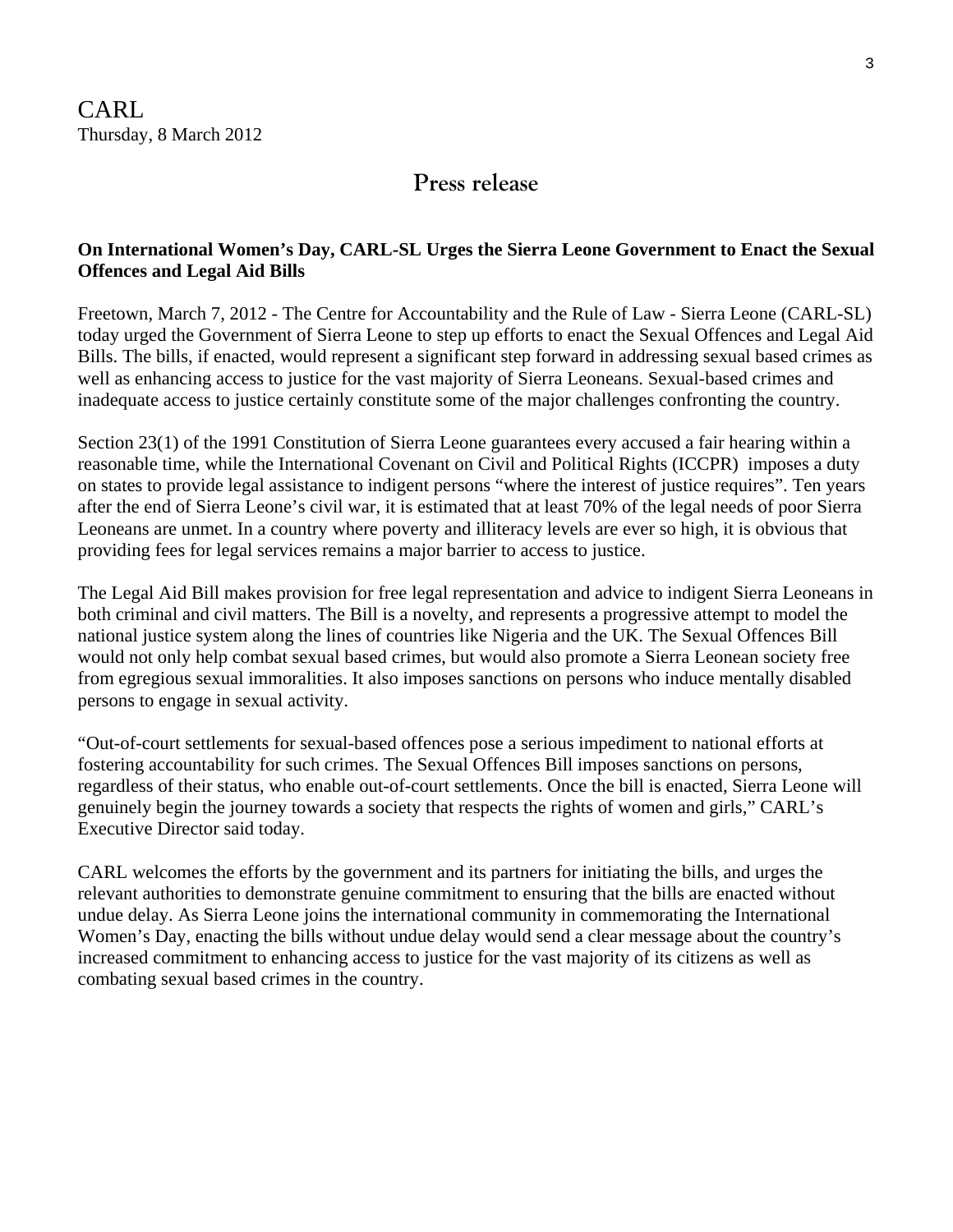## Redandblack.Com Wednesday, 7 March 2012

#### **Former ambassador for war crimes advocates international justice**

#### By [MEGAN ERNST](http://redandblack.com/author/megan-ernst/)

David Scheffer framed the way the world dealt with Libyan leader Muammar Ghaddafi, among other international criminals.

Former Ambassador-at-Large for War Crimes Issues and U.N. Secretary-General's Special Expert on United Nations Assistance on the Khmer Rouge Trials addressed students at Dean Rusk Hall Tuesday in a presentation titled:"*The End of Impunity: War Crimes Tribunals in the 21st Century*."



#### *David Scheffer*

Scheffer, discussed his book "*All the Missing Souls: A Personal History of the War Crimes Tribunals*," which draws from his experience as an ambassador during the Clinton administration. In this presentation organized by the Dean Rusk Center for International Law and Policy and the Georgia Society of International and Comparative Law, Scheffer addressed atrocity crimes past, present and future, and how indicted leaders will face either international trial or "vengeful retribution."

Scheffer was the first person to serve in the American government in his position. He called the time before war crimes tribunals "the Old World."

Before World War II, little thought was given to achieving justice in cases of atrocity crimes, Scheffer said.

The Nuremberg trials and Tokyo military tribunals were the closest thing to the modern day international war tribunals, he said, but nothing of its kind was done between the end of WWII and the 1990s, when his job was created under then-US Ambassador to the United Nations Madeleine Albright. "I had the privilege of having the lead American job in building the international criminal tribunals in the former Yugoslavia and Rwanda, the Special Court for Sierra Leone, the Extraordinary Chambers in the Courts of Cambodia, and the permanent International Criminal Court," Scheffer said. The policies Scheffer created are still functional today. They frame the way leaders such as Muammar Ghadafi, Omar al-Bashir and Charles Taylor have been treated internationally.

He thought of himself as a "carpenter" of war crimes tribunals, but carried also the weight of the knowledge that "these would be the international community's frontal assault on impunity." "I was the ambassador to hell," he said. "But I was also the ambassador to hell and back." When discussing the importance of an international criminal justice system, Scheffer used an example familiar to many.

"I'm going totally against the grain here – I could never win political office – but I do have a difficulty with the fact that Osama bin Laden was killed under a kill order," he said. "For me, that's a problem in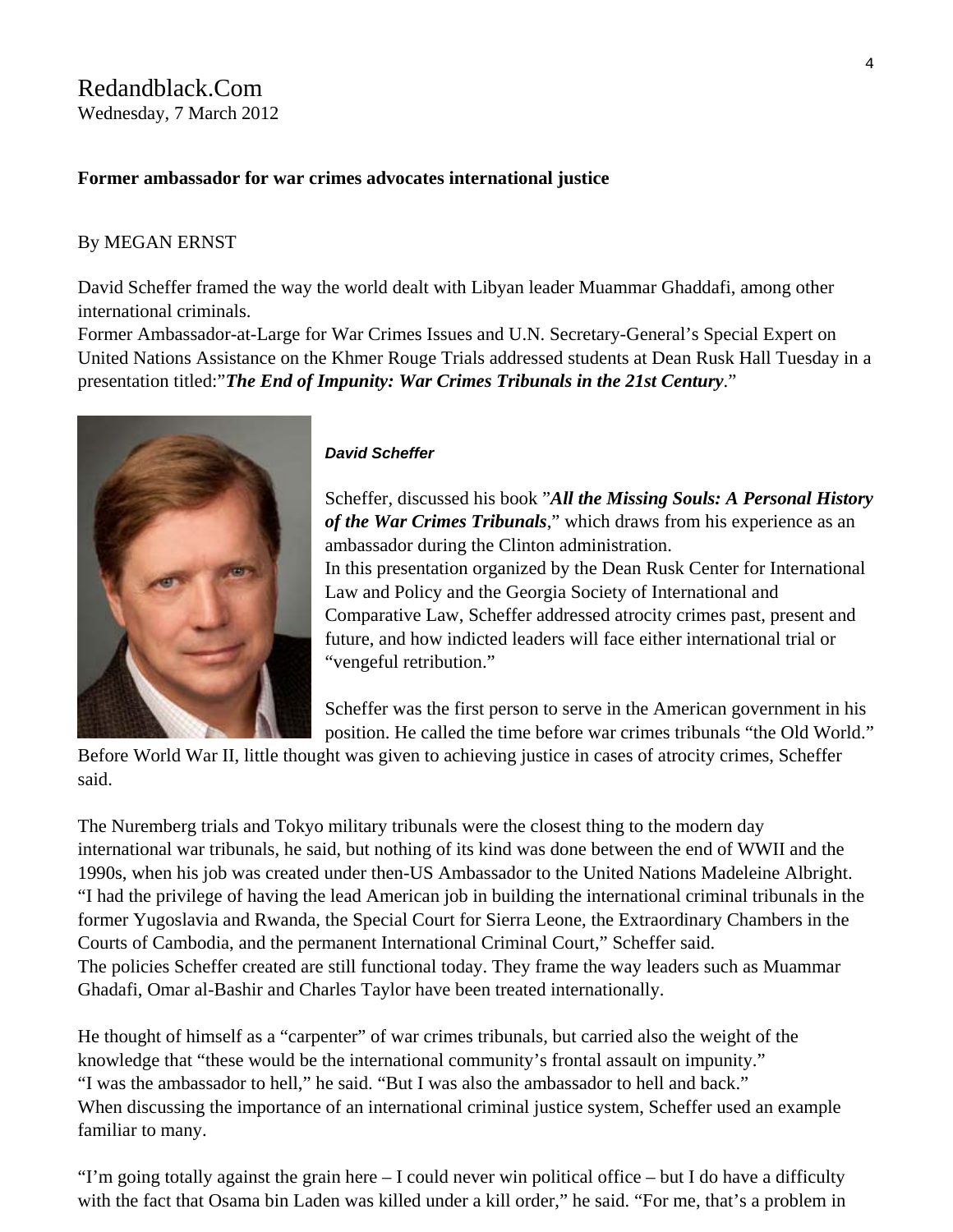Scheffer's experience in international law and policy helped him form strong convictions on the subject. "With respect to international justice and treaty-making, I find it to be an incredibly destructive argument. It backfires constantly," he said, when asked about American exceptionalism.

And many were happy to hear his strong convictions.

"We are very lucky to have Ambassador Scheffer come and talk to us. He is truly one of the most prominent experts in war crimes law in the world," said Diane Marie Amann, the Emily and Ernest Woodruff Chair in International Law at the University, "and it was an easy decision to invite him and we are very happy he accepted."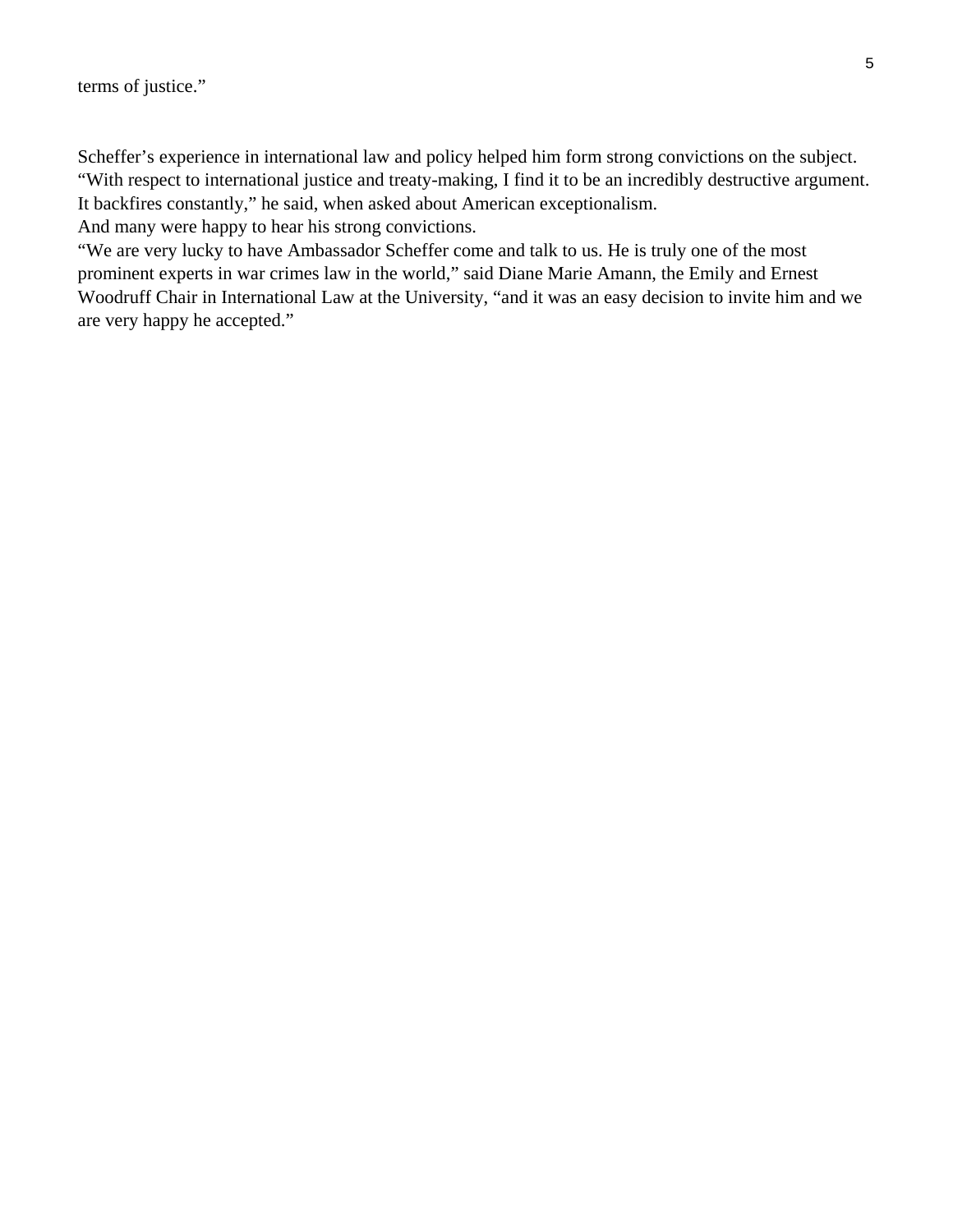## Nowlebanon.Com Wednesday, 7 March 2012 http://www.nowlebanon.com/NewsArticle

## **Does Lebanon still care who killed Rafik Hariri?**

Alex Rowell



*A sign of slain PM Rafik Hariri reading, "The truth for the sake of Lebanon." Many in Lebanon have lost interest in the trial set up to bring Hariri's killers to justice. (AFP photo)* 

When the Special Tribunal for Lebanon (STL) announced last week that it amended the indictment handed down in the case of the 2005 murder of former Prime Minister Rafik Hariri, it was met with a collective shrug. For an event that, just seven years ago, shook the

country to its very bones, bringing around a million protesters to the streets in outrage, the question of who killed Hariri appears to have become one of conspicuous indifference to many Lebanese today. As much as Rafik Hariri's son, the exiled Future Movement leader and former PM Saad Hariri, tried to revive the passions of the masses in his speech on the anniversary of his father's assassination earlier this month, the reality is that even for many supporters, the STL is now of little importance.

NOW Lebanon asked a number of Lebanese why they thought this was so – and whether [reports](http://www.dailystar.com.lb/News/Local-News/2012/Feb-21/164100-politician-fifth-suspect-in-hariri-assassination-report.ashx#axzz1mxKrMDlf) that a politician is to be included in a revised indictment might make any difference.

**Hazem Saghieh, journalist at** *Al-Hayat:* I think the main reason is that people are now more concerned with what's going on in Syria – the uprising and the savage treatment of the Syrian people by the regime. Secondly, the tribunal issue has become part and parcel of the routine, monotonous political life in Lebanon. There's no longer anything exciting in it. The rumors about including a politician in a new indictment might stir some interest, but I'm not sure to what extent.

**Ali al-Amin, journalist at** *Al-Balad*: There are many reasons, but the most important one is the current cabinet itself. The different parties within the cabinet are colluding to ensure their own survival. They don't want to make any moves that could cause them problems with the international community. For example, we saw that [Hezbollah Secretary General Hassan] Nasrallah did not create a problem when [PM Najib] Mikati decided to approve the funding. Had the [Saad] Hariri cabinet been in place, we might have seen different positions between opposing parties.

Secondly, the Syrian events have become more important because of the huge repercussions for Lebanon if the regime should fall.

Thirdly, everyone has reached the conclusion that internal debate about the STL has no effect on its path or course. Moreover, it is clear that the path is a long one. No one is expecting an indictment tomorrow.

**Elias Muhanna, academic and author of** *[Qifa Nabki](http://qifanabki.com/)* blog: I think there are two reasons for the side-lining of the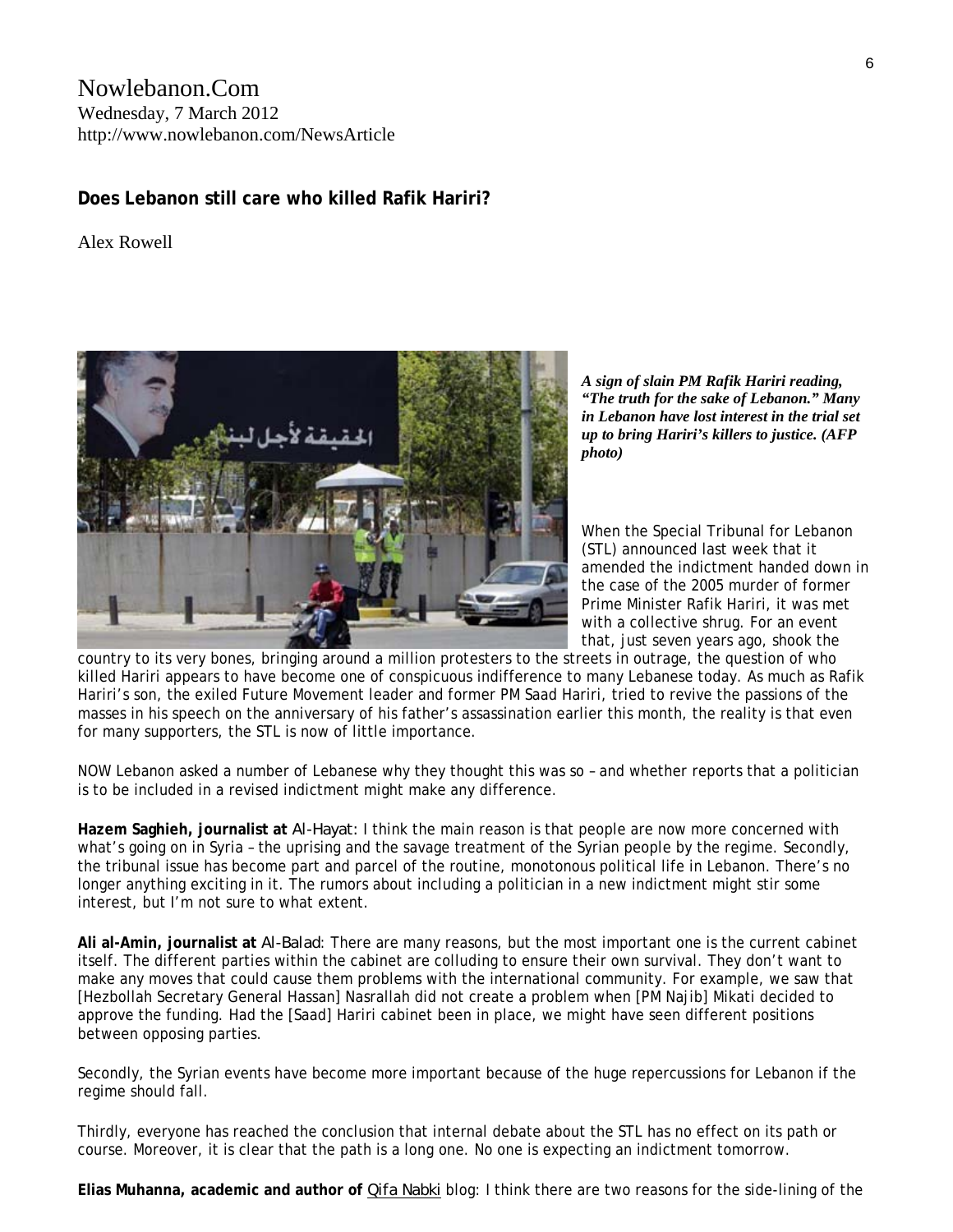STL. Most obviously, there's the situation in Syria, which is so much more immediate and has the potential to impact Lebanon in a far more dramatic way than the STL. There's also the simple fact that nothing has really come out of Leidschendam in several months besides the odd press release about procedural developments – defense counsel being sworn in, changes to evidentiary standards, and the like. Not very newsworthy. Once the trial starts and the public gets a look at the evidence that's actually on the table, there will be a revival of interest, I'm sure. But it could still take back seat to the crisis in Syria.

**Asad Ghsoub, chemist and** [Campaign to Boycott Supporters of Israel in Lebanon](http://www.facebook.com/pages/Campaign-to-Boycott-Supporters-of-Israel-in-Lebanon/228861463864557) activist: To be honest, I don't have much to say as it's the last thing I care about or follow. We have a thousand more important issues than knowing who killed this guy. Both his role in Lebanon and the consequences of his death proved catastrophic to the country. So I am really not interested to know who killed him, especially since truth and justice are never served in this country. The whole thing is a farce. And anyhow, it seems that with what is going on in Syria, the STL will not be needed anymore, it's an outdated method. Let the Hariri crowd go on weeping over him and soon on the STL.

**Dima, student**: It's not that we don't care, but it's been so long without anything happening that I think most people just lost interest. And nowadays there are many other problems – with our leaders, for example, we barely have a government. We barely have electricity. So we can't sit around waiting forever on this STL.

*Nadine Elali contributed reporting on this article.*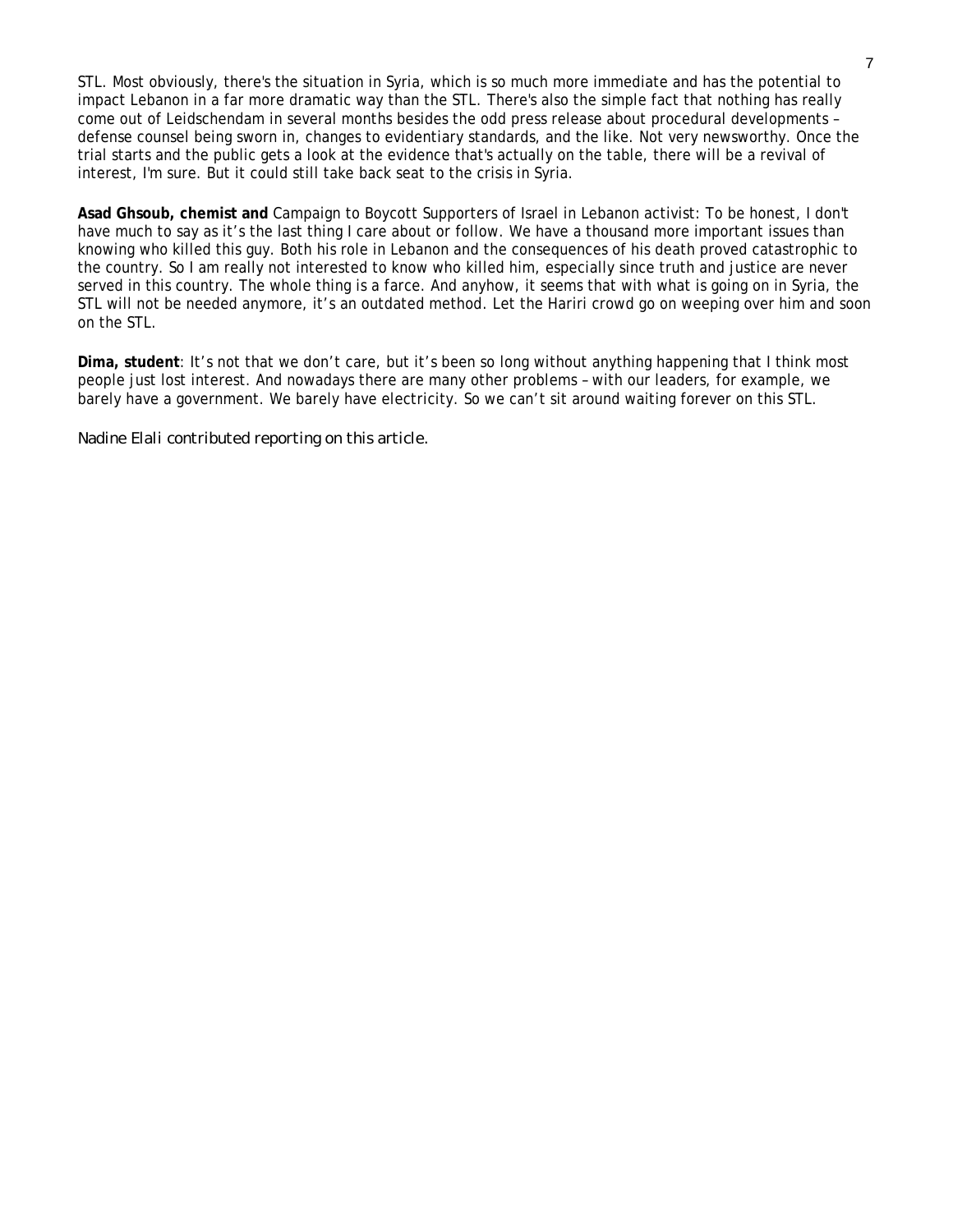## **ICTR to Deliver Ruling against Military Officers in May**

#### By Gashegu Muramira

The Appeals Chamber of the International Criminal Tribunal for Rwanda (ICTR) will render judgment in the cases of former military officers Aloys Ntabakuze and Lt Ildephonse Hategekimana in May 8.

In 2010, ICTR's Trial Chamber 1 sentenced the two former officers to life imprisonment after they were found guilty of genocide and crimes against humanity.

Ntabakuze was convicted of conspiracy to commit genocide, genocide, complicity in genocide, and crimes against humanity.

Hategekimana was found guilty of genocide specifically in the massacre of civilian Tutsis in Ngoma, former Butare prefecture, Southern Province and raping Tutsi women.

In 2011, Ntabakuze's defence asked the Appeals Chamber to enter a judgment of acquittal and order the immediate release of its client for lack of "strong evidence", but this was contested by the Prosecution.

"The indictment as reinforced by further communications provided by the appellant with adequate notice and material facts that enabled him to prepare his defence," said Prosecuting attorney George Mugwanya.

"There was information clearly and timely provided on involvement of Para-Commando soldiers in crimes throughout Kigali," he said, adding," Ntabakuze suffered no prejudice because throughout the trial, he prepared and mounted his defence."

Ntabakuze was charged in a joint trial known as Military I alongside two other officers, Colonel Theoneste Bagosora and Lieutenant Colonel Aloys Nsengiyumva.

During the appeal process, his case was separated from that of his co-accused, after the resignation of his defence attorney.

Just like Ntabakuze, the two former officers were convicted and sentenced to life imprisonment on first instance, but their sentences were subsequently reduced on appeal.

Ntabakuze was arrested in Kenya on July 18, 1997 and transferred to Arusha on the same day. His trial opened on April 2, 2002.

Hategekimana was apprehended in Congo Brazzaville in 2003 and transferred to ICTR custody three days later. His trial started on March 16, 2009.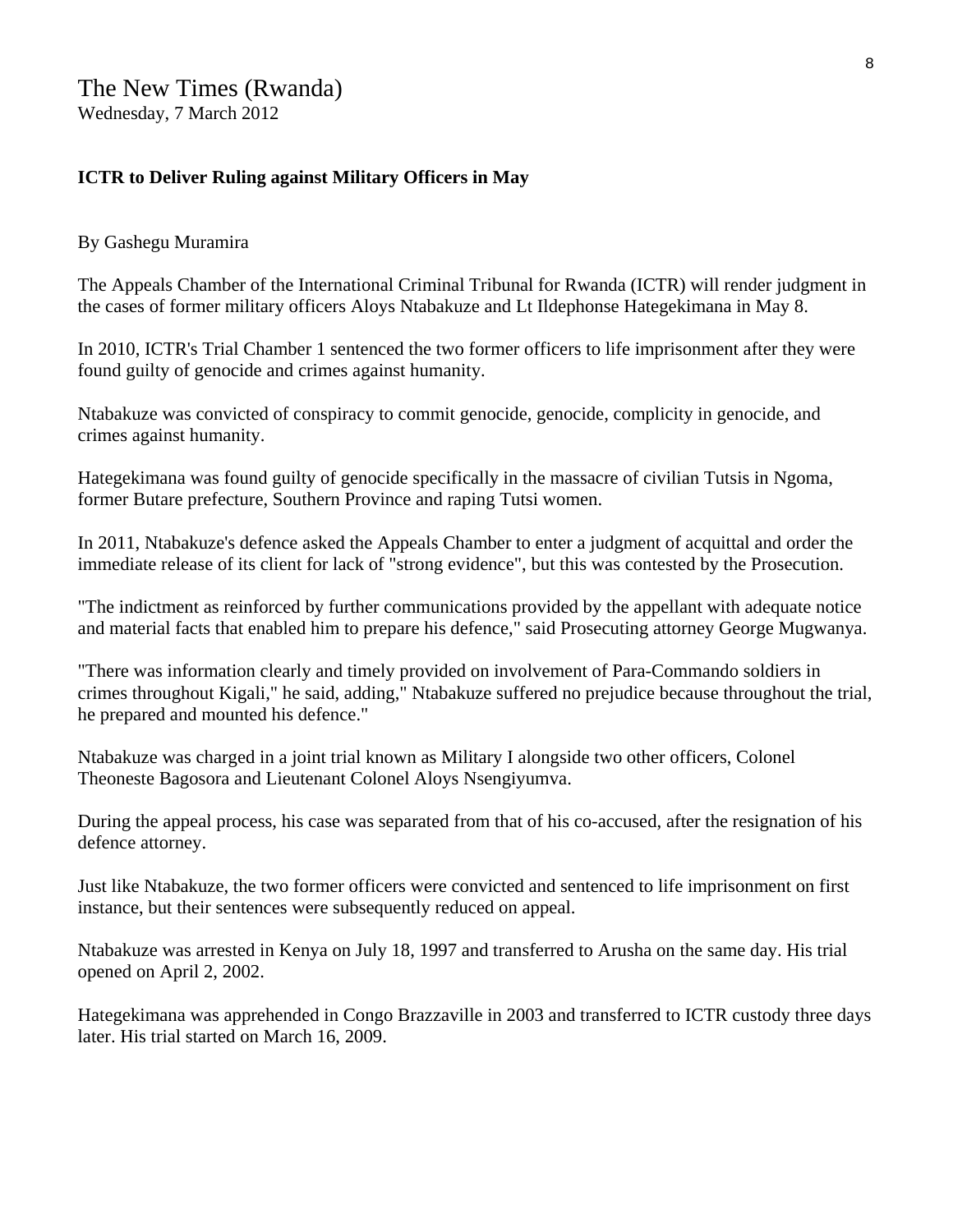#### **Genocide – OpEd**

#### Written by: [Trans Conflict](http://www.eurasiareview.com/author/transconflict/)

The struggle to control the term "genocide" has become a contested conceptual space, turning cautionary lessons in how bad we can be into disputes over just how bad things really were.

#### By David B. Kanin

One of Thomas Jefferson's most often cited maxims was that "the earth belongs always to the living generation." Jefferson urged a new world to avoid the inherited aristocratic structures and incessant warfare that he believed kept the old one's tyrannical systems in place and held back human progress. Living at the cusp of the nationalist era, he did not have to consider the soon-to-be constructed rivalries of national memories and atrocities – the latter witnessed, recorded, and catalogued – which have ensured that in our current world the dead often have as much purchase as the living.

The Third Reich, with its afterlife in law, entertainment, and the mass media that never seems to end, has reinforced this condition. As points of comparison, "Hitler" and "Nazi" have become clichés called into use when someone is of a mind to put someone else in the worst light possible. Similarly, genocide" has become a blanket epithet used to vilify (often enemy) perpetrators; it also serves as a slogan helping to pay homage to murdered (often co-national) victims. After World War II genocide gained legal status, and certainly stands as a criminal category used by human rights activists and a burgeoning international prosecutorial system dedicated to preventing horrors, if possible, and to enforcing justice, if not. However, the mixture of this concept with rival communal memories, nationalism, and traditional categories of diplomacy and power politics does some harm even while the legal process attempts to do some good.

The problem is that – reasonably enough – many who have suffered through the murder of loved ones in the context of mass slaughter are not satisfied to have these horrors classified as anything but genocide. It is not enough to speak of mass murder, "crimes against humanity" (another legal neologism), or anything else connoting something less than the superlative category in the class of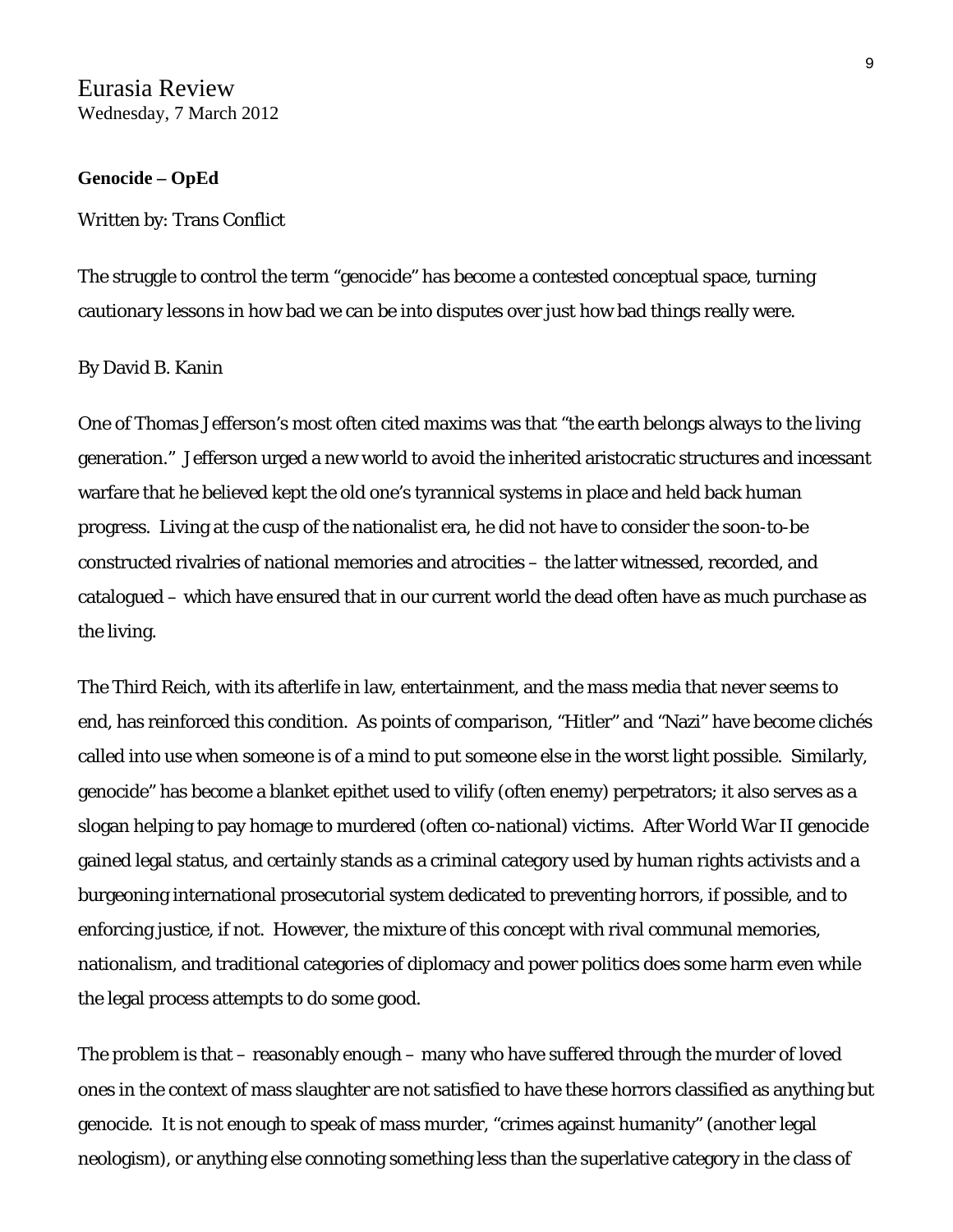the worst possible human activities. Any effort to demote horrific events to something less than genocide becomes a new crime against the survivors and the loved ones of those who did not survive.

The necessary identification of the Holocaust as genocide puts a unique semantic fence around the effort to wipe out European Jewry. This is appropriate because of the stated intention, unique industrial evolution, and bestial organization involved in those intentional horrors. Regarding other cases of mass murder, however, the struggle to control the term "genocide" has become a contested conceptual space. Arguments among politicians, officials, lawyers, and commentators turn what should be cautionary lessons in how bad we can be into disputes over just how bad things really were.

Turks and Armenians currently are getting the genocide headlines, with a Constitutional Council decision apparently invalidating legislation in France (which has had its own moral tussle over the extent to which its wartime government contributed to the Holocaust) that would have made it a crime to deny that the mass slaughter perpetrated by Ottoman forces against Armenians during World War I constitutes "genocide." A Turkish Minister provocatively denied this genocide while on a trip to Switzerland, which has a similar law, and declared "let them come arrest me." Swiss authorities prepared to do just that. Recent news stories have repeated competing Armenian and Turkish versions of what happened during 1915-16. Rival Armenian and Turkish lobbying groups in various countries have gotten down to work. Azeri commentators have supported the Turks for parochial reasons, blurring the issue.

The good news is that this means the victims are not forgotten. Nevertheless, while this may lead to some sense of justice concerning the fate of the dead, it is hard to see what it does to promote any sort of reconciliation among the living. To be sure, various human rights experts conduct workshops and declare lessons learned, but the competition goes on to capture the word, apply it to an adversary, and reject its application to one's self.

In the post-Yugoslav Balkans, the contest over the ownership of "genocide" often is linked with the mass murder of thousands of Bosniak men and boys at Srebrenica by Ratko Mladic's Bosnian Serb troops in 1995. Mladic's trial will legally define his actions, but in the meantime Serbia, the Bosnian Serb Republic, legal authorities in the notional Bosnian central state and in the Bosniak-Croat Federation, and relatives of the murdered determined not to permit any downgrading of the definition of Bosnian Serb culpability use genocide as a semantic and moral football. The magnitude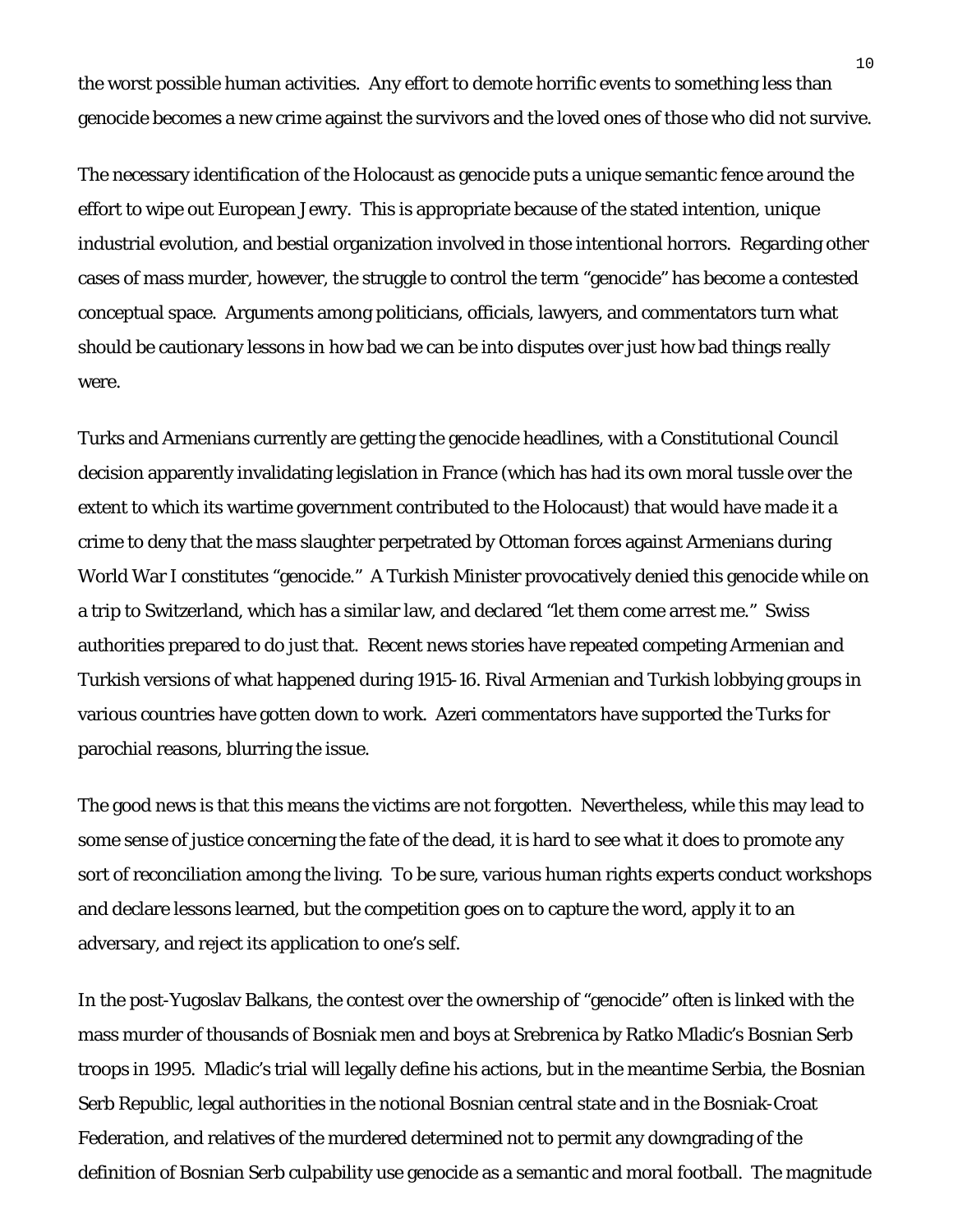of what happened at Srebrenica sometimes overshadows the other murders, rapes and management of prisoners' camps that accompanied the worst violence in Europe since World War II. The prospect that Serbs will gain control of local government in Srebrenica in elections later this year has reopened old wounds.

Each trial in The Hague pits the defendants' national supporters against the victims' community of loss – trials closer to home of lesser known figures often do not attract as much attention. Some Serbs complain the international legal process unfairly vilifies them; other groups insist Serbian perpetrators have not been punished firmly enough. At times, the formerly warring factions fight battles over whether ambiguous events qualify as war crimes. The Bosnian Serb Republic, which labors under the accusation of some of its Bosnian "partners" that it is a product of genocide, will not let go of the killings of Yugoslav soldiers on Dobrovoljacka Street in Sarajevo in early May 1992. That event was an awful part of a chaotic day in which Alija Izetbegovic was kidnapped and the Yugoslav military commander found himself trapped. A Bosnian Serb spokesman labelled an international prosecutor's decision last month to suspend the case for lack of evidence as "illegal, tendentious, and biased." Two decades after the event, there apparently still is no room for a protagonist to acknowledge that someone across the line might just be making a professional, if difficult, decision.

What is the optimal relationship between remembering the victims and developing some sort of process by which living generations in the Balkans can forge constructive relationships? History really does not help much when it comes to this problem. The Nuremberg example sometimes pointed to as the exemplary model actually was an exceptional case in which a portion of the perpetrators – in the emerging West Germany – accepted Germany's criminal culpability. Communist East Germany never acknowledged any responsibility for the crimes of Fascism (which it insisted only implicated the Fascists).

The Asian counterpart to Nuremberg was an example of the more common post-Tribunal process. Japan buried its war criminals with honor, and some politicians continue to visit the spirits of those commemorated at the Yasukuni shrine. Only decades after the War did Japan grudgingly acknowledge a general responsibility for the acts of its Japanese war criminals, but its apology satisfied few of its victims; relations between Japan and both China and Korea remain tainted by contested versions of what happened.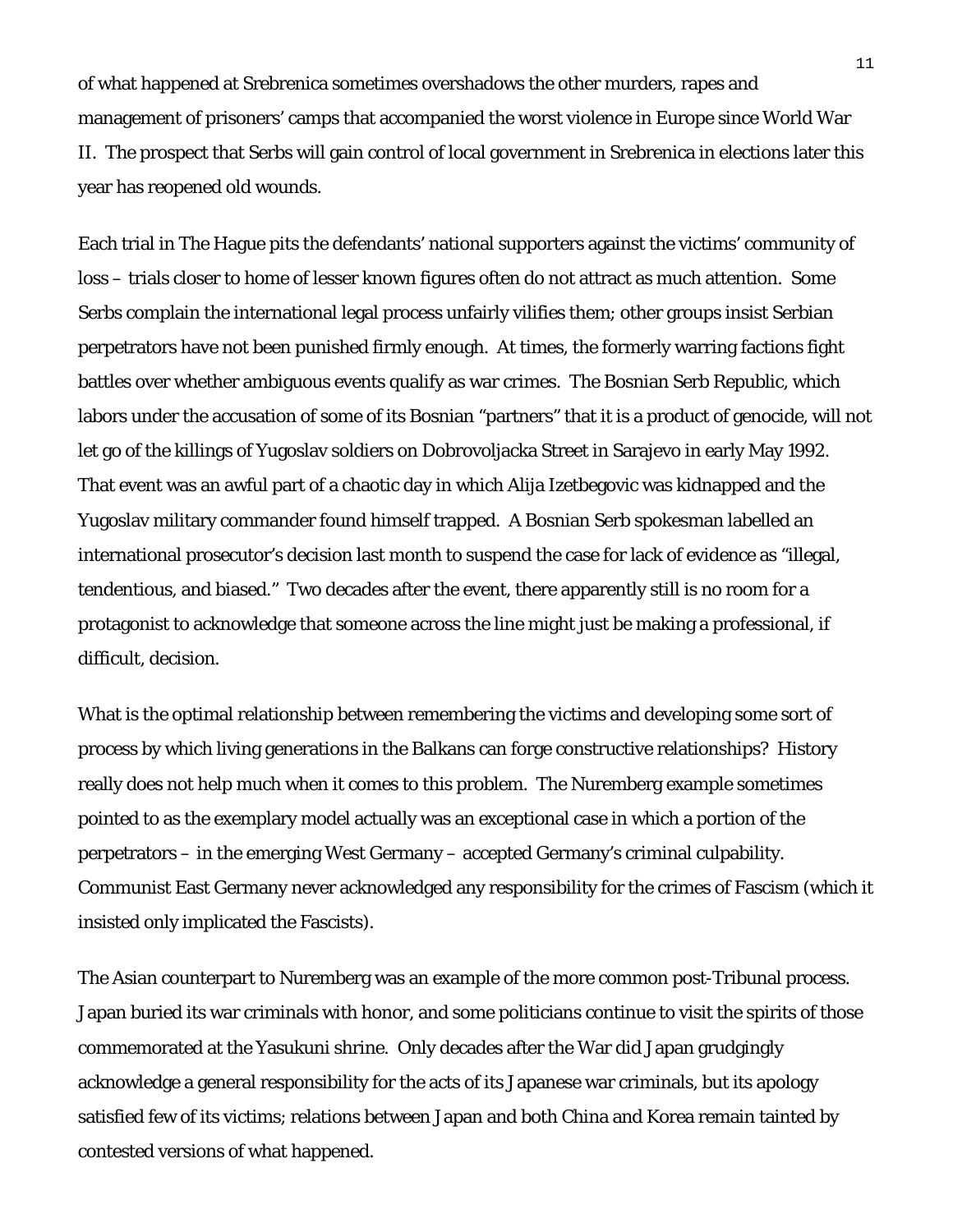The West's Tribunal model incorporates definitions of genocide, crimes against humanity, and other categories in a context containing a fair amount of self-righteousness. In the Balkans, European and American overseers – whose countries benefited centrally by committing all the acts they later defined as crimes and now prohibit others from practicing – permit only rhetoric and actions accommodating their one-size-fits-all teleology of civic, multicultural Democracy. Trials run by international legal bureaucrats may provide an element of justice, but whether they stoke or diminish communal anger is, at best, debatable. Recent books by Jelena Subotic and [Lara](http://www.amazon.co.uk/gp/product/0521763800/ref=as_li_tf_tl?ie=UTF8&tag=transc-21&linkCode=as2&camp=1634&creative=6738&creativeASIN=0521763800)  [Nettelfield](http://www.amazon.co.uk/gp/product/0521763800/ref=as_li_tf_tl?ie=UTF8&tag=transc-21&linkCode=as2&camp=1634&creative=6738&creativeASIN=0521763800) offer contrasting and interesting views on how the work of the International Criminal Tribunal on former Yugoslavia has affected the region.

NGOs and local activists usefully pay attention to alternatives to Tribunal justice. Truth and Reconciliation commissions seem to have had some constructive impact in Rwanda, but disagreement over who shot down that country's (Hutu) President in 1994 and allegations of poor behavior by its current (Tutsi) Administration remain on the table. This model has been tried in various Balkan localities with mixed results. It is hard to tell whether direct communication between perpetrators and victims can work constructively while at the same time highly politicized public disputes continue between victims and defenders of the iconic monsters on display in The Hague. It is a good thing that theorists and practitioners continue to consider what combination of Tribunal, Truth and Reconciliation, and other processes might protect the interests of both the living and the dead.

Every now and then something happens that gives cause for a little hope. Recently, Bosniak military veterans announced they would share some of their pension money with Bosnian Serb counterparts. These groups share material interests and a common belief they are being treated badly by the societies they defended (and, no matter the fiction of "Bosnia," which remain plural). Bosnian Serb veterans expressed surprise, but were grateful for the support and said they would behave the same if the situation was reversed. This communication across the lines was particularly constructive because people who played a central role in the battles of the nineties humanized each other and avoided the poisonous argument over whether the Serb Republic is a congenital product of genocide.

It would be helpful if this positive moment leads to regularized contacts between groups in the two entities who share interests and a willingness to improve inter-communal relations. Such practical arrangements would not provide a magic solution for the many problems inherent in as artificial a construction as the current Bosnia. However, they might at least create constructive experiences in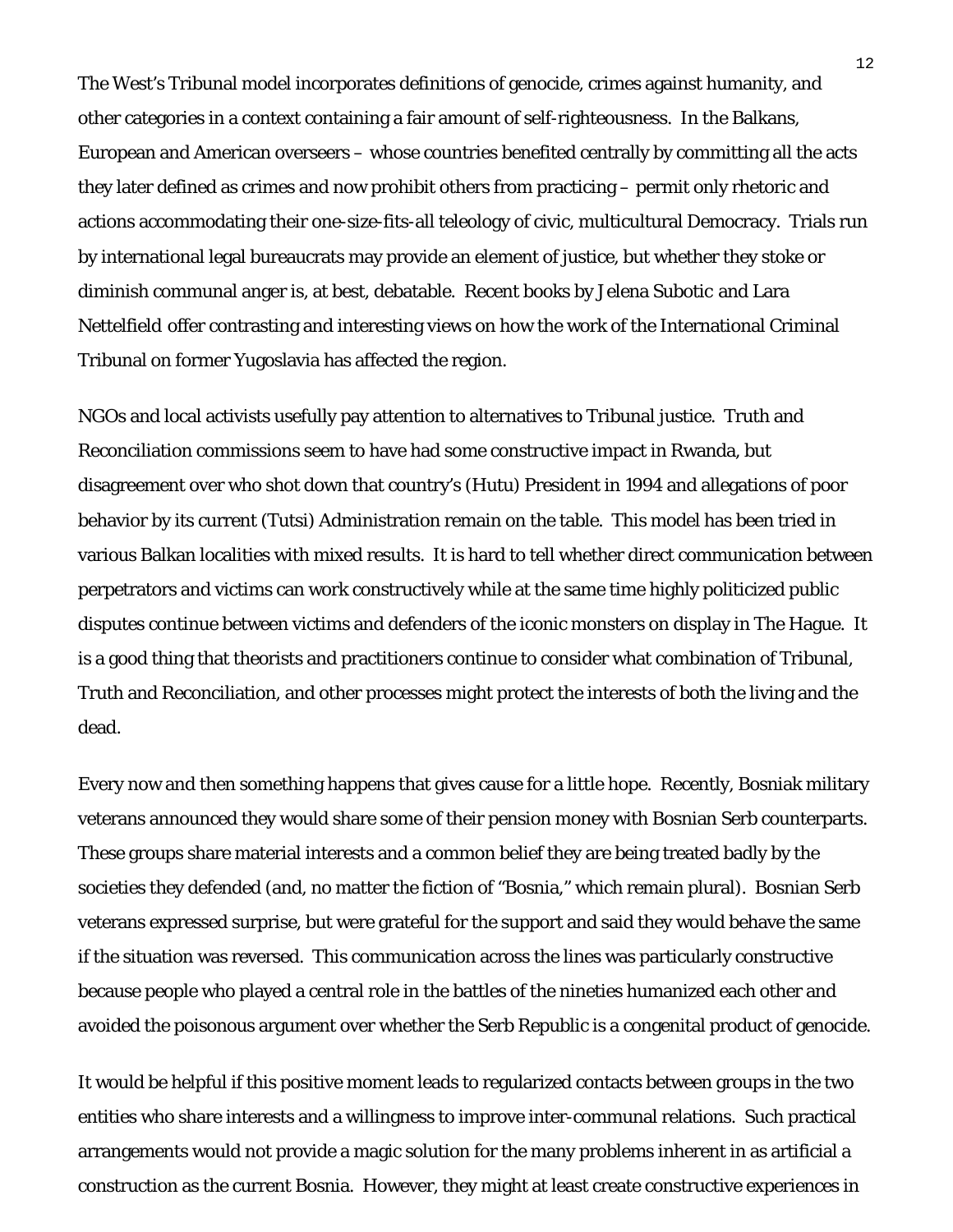the present that eventually might enable the trust necessary to reconsider usefully whatever people decide to call the atrocities of the past.

*David B. Kanin is an adjunct professor of international relations at Johns Hopkins University and a former senior intelligence analyst for the Central Intelligence Agency (CIA).*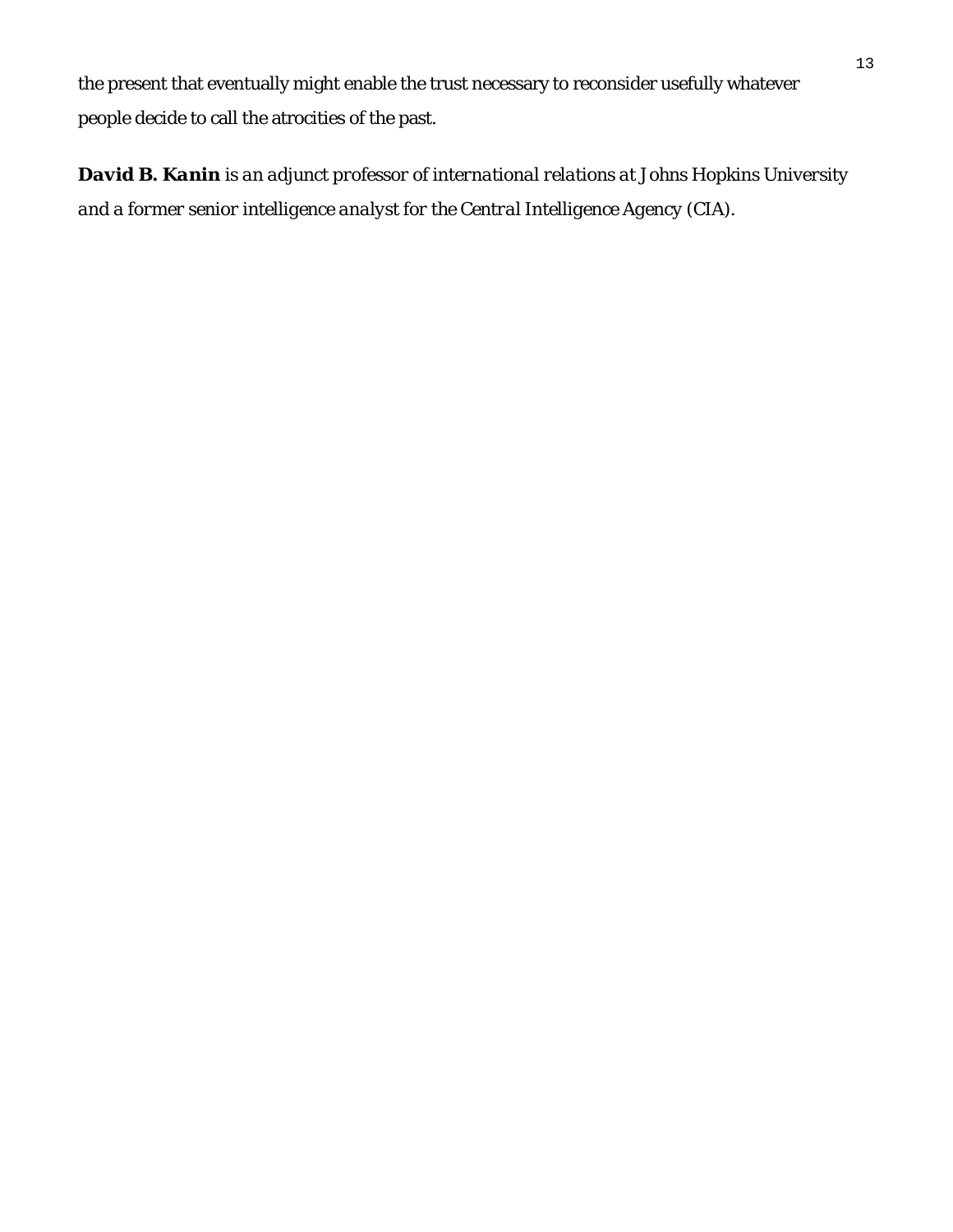Euro News Wednesday, 7 March 2012

#### **International justice – is it working?**

I-talk host Alex Taylor asks: "Since the Second World War, justice has become an international affair, war criminals are tried for crimes not only against their victims, but also for crimes against humanity. But are the cases that bring these criminals to justice effective? And are they really objective? Your questions today to Serge Brammertz, Prosecutor at the International Criminal Tribunal for the Former Yugoslavia who joins us from The Hague."

'Mr Brammertz, hello, thank you for joining us. So you are ready to respond to questions from viewers of Euronews?"

Serge Brammertz: "Hello"

Alex Taylor: "First question on I-talk to Serge Brammertz."

"Hello, my name is Miriam. I'm from Belgium. Do you have the legal right to judge all criminals throughout the world? Who has the power to ask you to intervene?"

Serge Brammertz: "Yes the Tribunal for the Former Yugoslavia has jurisdiction limited to the territories of the countries of the former Yugoslavia. The Tribunal was established in 1993 by the Security Council to prosecute and try those responsible for crimes of genocide, war crimes and crimes against humanity committed in the territories of the former Yugoslavia."

Alex Taylor: "Who can ask you to intervene an individual, a State?"

Serge Brammertz: "No, actually, as this court is an offshoot of the Security Council, theoretically, there is an obligation for all UN member countries to cooperate with our Tribunal, but at the point of referral. It is the prosecutors office which opens the investigation and who decides which files go before the judges and which ones are transferred to national courts."

Alex Taylor: "Ok, the second question from Brussels to The Hague."

"Hello Mr. Brammertz. My name is Florence, I am Belgian and I live in Brussels. My question for you is this: Is the tribunal really independent since it is partly funded by NATO how do you prevent it from coming under pressure from NATO?

Alex Taylor: "Are you focusing too much on the interests of the West, there has been criticism in the past."

Serge Brammertz: "Well, it is certainly not correct to say that we are funded by NATO. We are a creation of the Security Council, so it's the UN budget that funds the Tribunal, a budget which is discussed and decided every two years. Can it be objective in its work? Certainly.You know, we have lawyers, judges, investigators, analysts from 65 countries and all or mostly all come from the courts and national authorities and they are professionals who work independently and impartially."

Alex Taylor: "Who do you nominate for example?"

Serge Brammertz: "The attorney is appointed by the Security Council on the proposal of UN Secretary-General."

Alex Taylor: "Ok a third question for Serge Brammertz at the Hague."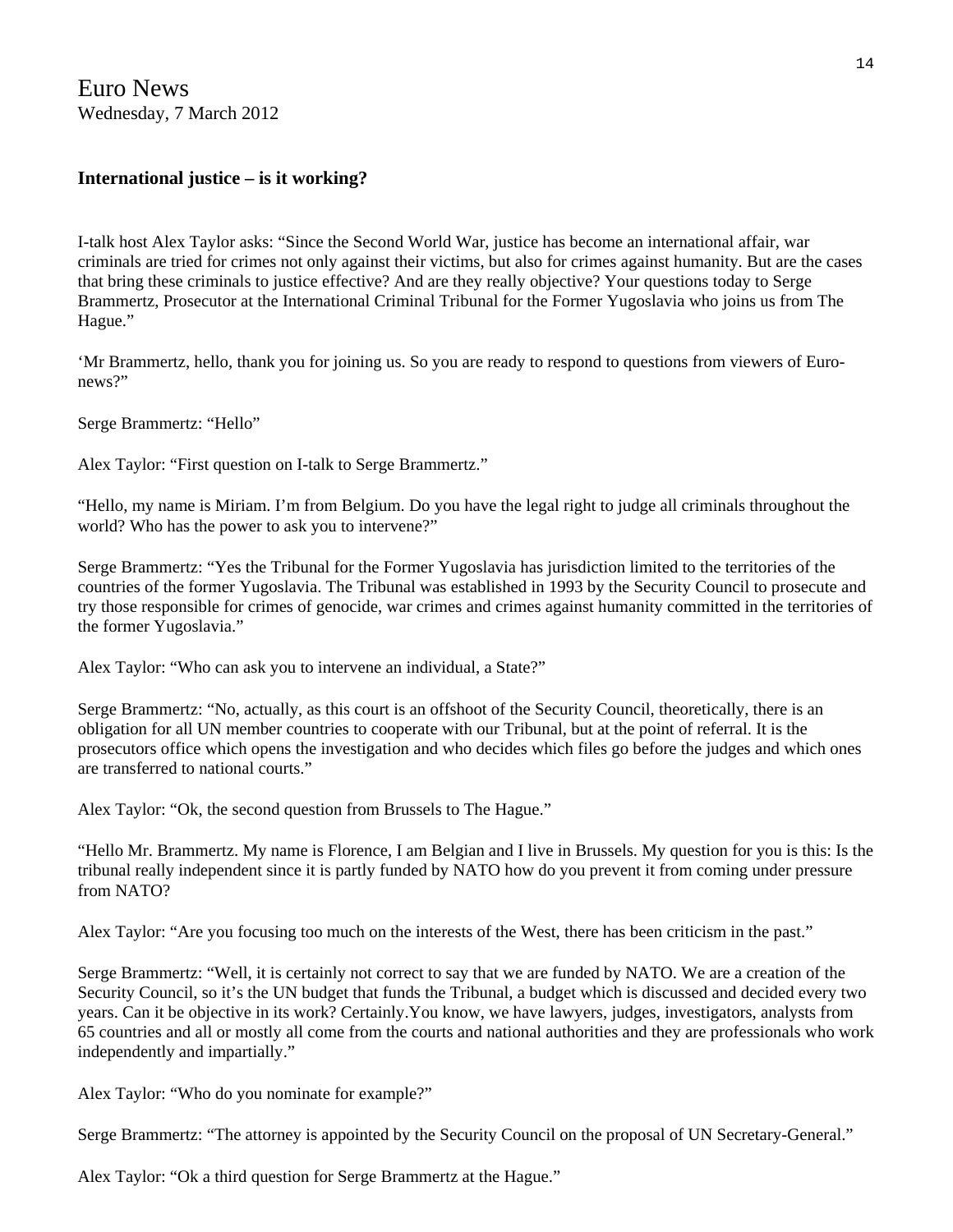"Hello, my name is Laurie and I am French. I want to know if the Tribunal could judge the U.S.military for crimes they have committed in Afghanistan,in Iraq, or widen your brief to include for instance, President Bush who decided to invade countries without the backing of strong evidence?"

Alex Taylor: "It's question not unlike the first two."

Serge Brammertz: "Yes, as I said at the beginning, in fact, the Tribunal for the Former Yugoslavia has a very limited jurisdiction, namely in relation to crimes committed on the territories of the countries of the former Yugoslavia. In The Hague there is also the International Criminal Court, a permanent court that obviously has a much broader jurisdiction and is responsible for crimes committed in the territories of countries that have ratified the Rome Statute that created the International Criminal Court, or which are responsible for the records that were transferred, referred by the Security Council to this international court. That has been the case notably for Sudan and Libya."

Alex Taylor: "Another question now. Do you believe that Croatia has done enough in solving crimes committed to Serbian People?"

Serge Brammertz:"Well, I would say generally that it is very important that in the coming years, both in Croatia but also in Serbia and Bosnia, more investigations are conducted at national level. I'd say it's the challenge for the coming years. There are hundreds or thousands of files waiting to be investigated and prosecuted and it will be the biggest challenge and this applies particularly to crimes committed in Croatia and of course also includes crimes committed against Serbs, whether in Croatia or in other countries."

Alex Taylor: "But the Serbs clearly feel that these trials are always against them."

Serge Brammertz: "Yes, you know in general I would say there is still a lot of nationalism in the countries of the former Yugoslavia and that remains a problem. It is unfortunate that often the people who are prosecuted in The Hague for genocide, war crimes and crimes against humanity and often – even after conviction at trial and on appeal – maintain the support of public opinion. This is a communication problem. Perhaps from us, but there is sometimes a refusal to accept that people who were regarded as heroes for years and during the war actually abused the trust of people in the former Yugoslavia and are now condemned for their responsibility in the crimes."

Alex Taylor: "Ok another question for Serge Brammertz. What is the purpose of maintaining this International Criminal Tribunal? What is the sense of maintaining it? Will it always have role to play?"

Serge Brammertz: "Its true we have closed one chapter of our work on bringing criminals to justice. As you know the remaining fugitives Mladic and Hadzic were arrested in 2011 but saying that the work is certainly not finished. The trial of Karadzic in particular is in full swing and the trial of Mladic and Hadzic have yet to start this year. So there will certainly be more work for some years to come."

Alex Taylor: "Ok another question for I-talk."

"Hello, my name is Joseph, I'm Belgian of Congolese origin, and I often hear of the tribunal on television and I wonder why many defendants do not recognise the powers of the tribunal?"

Serge Brammertz: "Yes, I do not know obviously if the question refers more to the International Criminal Court as it is a Congolese citizen and there is a case or many cases being dealt with at the International Criminal Court that were committed in the former Yugoslavia, committed in the territories of the Congo, but I'm really not convinced that the person asking the question is referring to the Tribunal for the former Yugoslavia."

Alex Taylor: "Ok, and the last question for Serge Brammertz in the Hague."

"My name is Daana, I am Vietnamese. I was a political refugee in Belgium. If we judge war criminals, we must not forget their accomplices! Without accomplices, war criminals cannot do anything, they are all alone … Liberia, and anywhere else, The Ivory Coast, Tunisia, Algeria and even Mubarak. All these people deserve death but, unfortunately there are accomplices and without the accomplices they don't have the power to do anything."